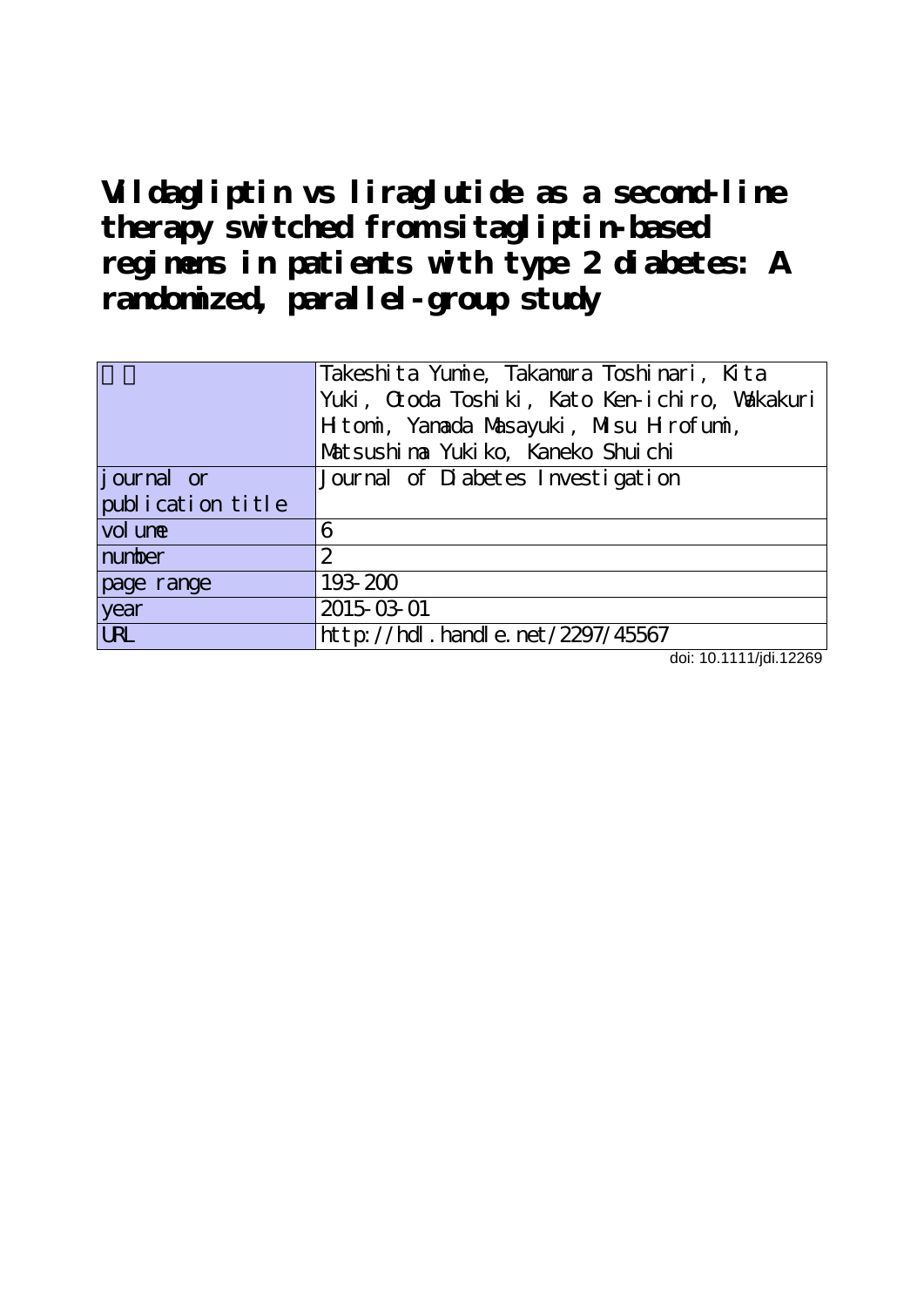# Vildagliptin vs liraglutide as a second-line therapy switched from sitagliptin-based regimens in patients with type 2 diabetes: A randomized, parallel-group study

Yumie Takeshita<sup>†</sup>, Toshinari Takamura<sup>\*,†</sup>, Yuki Kita, Toshiki Otoda, Ken-ichiro Kato, Hitomi Wakakuri, Masayuki Yamada, Hirofumi Misu, Yukiko Matsushima, Shuichi Kaneko and the Establishment of Rationale for Antiaging Diabetic Medicine (ERA-DM) Study Chapter 2 Group

Department of Disease Control and Homeostasis, Kanazawa University Graduate School of Medical Sciences, Kanazawa, Ishikawa, Japan

#### Keywords

Dipeptidyl peptidase-4 inhibitor, Glucagon-like peptide-1 receptor agonists, Pleiotropic effects

## \*Correspondence

Toshinari Takamura Tel.: +81-76-265-2233 Fax: +81-76-234-4250 E-mail address: ttakamura@ m-kanazawa.jp

J Diabetes Invest 2015; 6: 192–200

doi: 10.1111/jdi.12269

# **ABSTRACT**

**Introduction:** A step-up strategy for dipeptidyl peptidase (DPP)-4 inhibitor-based regimens has not yet been established. In addition, similarities and differences between DPP-4 inhibitors and glucagon-like peptide (GLP)-1 receptor agonists remain to be elucidated in humans. We investigated the pleiotropic effects of vildagliptin vs liraglutide in patients with type 2 diabetes on sitagliptin-based regimens in an open-label, randomized, clinical trial.

**Materials and Methods:** A total of 122 patients with type 2 diabetes that was inadequately controlled by sitagliptin-based regimens were randomly assigned to either vildagliptin (50 mg, twice daily) or liraglutide treatment (0.9 mg, once daily) for 12 weeks. The primary outcomes were glycated hemoglobin and body mass index.

**Results:** Both vildagliptin and liraglutide significantly lowered glycated hemoglobin within 12 weeks after switching from sitagliptin, but liraglutide produced a greater reduction  $(-0.67 \pm 0.12\% \text{ vs } -0.36 \pm 0.53\%).$  Liraglutide lowered body mass index, whereas vildagliptin did not affect body mass index. Vildagliptin lowered fasting C-peptide immunoreactivity, but liraglutide did not. Vildagliptin increased serum levels of adiponectin, arachidonic acid, eicosapentaenoic acid and docosahexaenoic acid, whereas liraglutide had no effect on these levels. Quality of life, assessed using the diabetes treatment satisfaction questionnaire, was not impaired in either group. The most common adverse events were gastrointestinal symptoms, which occurred with similar frequencies in both groups. **Conclusions:** Vildagliptin-mediated improvements in glycemic control did not correlate with indices for insulin secretion and insulin sensitivity. Switching from sitagliptin to liraglutide is useful in managing hyperglycemia and weight. Each agent exerts unique pleiotropic effects. This trial was registered with the University Hospital Medical Information Network Clinical Trials Registry (no. 000004953).

†These authors contributed equally to this work. The Establishment of Rationale for Antiaging Diabetic Medicine (ERA-DM) Study Chapter 2 Group members are in Acknowledgments. Received 19 December 2013; revised 13 June 2014; accepted 15 July 2014

## INTRODUCTION

Recent large-scale clinical trials have suggested that intensive antidiabetic therapies that cause unnecessary hyperinsulinemia do not achieve satisfactory cardiovascular outcomes in people with type 2 diabetes, possibly causing hypoglycemia and weight gain<sup>1</sup>. One possible solution for this paradox came from the

192 J Diabetes Invest Vol. 6 No. 2 March 2015 <sup>©</sup> 2014 The Authors. Journal of Diabetes Investigation published by Asian Association of the Study of Diabetes (AASD) and Wiley Publishing Asia Pty Ltd This is an open access article under the terms of the Creative Commons Attribution-NonCommercial License, which permits use, distribution and reproduction in any medium, provided the original work is properly cited and is not used for commercial purposes.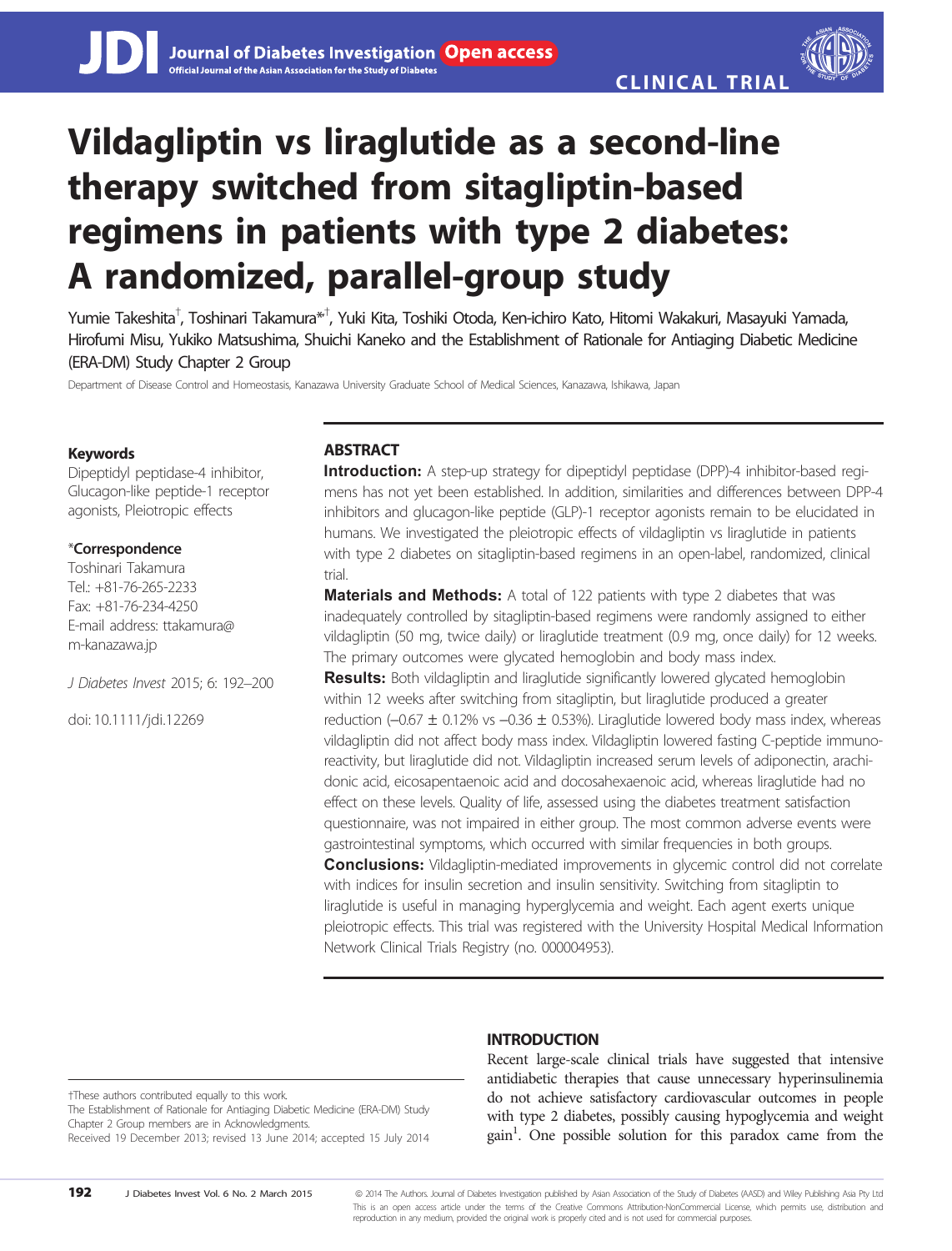launch of incretin-based agents, because agents of this class avoid unnecessary hyperinsulinemia, and thereby avoid hypoglycemia and weight gain. Incretin-based therapy consists of two drug classes: dipeptidyl peptidase (DPP)-4 inhibitors, which prevent enzymatic inactivation of endogenous glucagonlike peptide (GLP)-1; and GLP-1 receptor agonists, which have biological activity similar to GLP-1, but are resistant to DPP-4<sup>2</sup>. Incretin-related agents have generally been accepted as secondor third-line therapy for first-line metformin therapy<sup>3</sup>. Furthermore, incretin-based therapy is thought to be more effective for type 2 diabetes in Asian people than in Caucasian people<sup>4</sup>. To date, a step-up strategy from DPP-4 inhibitor-based regimens has not yet established in Asian people with type 2 diabetes, especially with the aim to avoid hypoglycemia and weight gain as a result of unnecessary hyperinsulinemia. In this regard, strong DPP-4 inhibitors or GLP-1 receptor agonists are the candidates of choice. In a head-to-head comparison study, liraglutide was superior to sitagliptin in reducing glycated hemoglobin (HbA1c) and weight<sup>5</sup>. Beyond a class effect, which DPP-4 inhibitor is most effective at lowering HbA1c remains controversial<sup>6,7</sup>. However, greater reductions in HbA1c and fasting plasma glucose level (FPG) were found with vildagliptin compared with the other DPP-4 inhibitors in meta-analysis and systematic review<sup>7</sup>. Based on these observations, we hypothesized that vildagliptin and liraglutide are beneficial in managing hyperglycemia and weight when switched from sitagliptin. The present study was designed to compare the efficacy of vildagliptin and liraglutide in Japanese patients with type 2 diabetes who are inadequately controlled with sitagliptin-based therapy. We also aimed to clarify the similarities, differences, and pleiotropic effects of GLP-1 receptor agonists and DPP-4 inhibitors in the treatment of type 2 diabetes.

# MATERIALS AND METHODS

# **Overview**

This was a randomized parallel-group study carried out in Japanese patients. It was designed in accordance with the principles of the Declaration of Helsinki, and the protocol was reviewed and approved by the institutional review board of each study site. Patients provided written informed consent before participation.

A total of 122 patients with type 2 diabetes who did not achieve adequate glycemic control with sitagliptin-based regimens (HbA1c >6.9%) were recruited at the Division of Endocrinology and Metabolism, Kanazawa University Hospital between January 2011 and February 2012. Type 2 diabetes was diagnosed according to World Health Organization criteria, based on a 2-h plasma glucose value of  $>11.1$  mmol/L<sup>8</sup>. This trial was registered with the University Hospital Medical Information Network Clinical Trials Registry (no. 000004953).

## Patient Eligibility

Eligible participants were aged 20–80 years, had type 2 diabetes mellitus, had moderately controlled diabetes with a change in HbA1c of <3% within 12 weeks before screening and had been treated with sitagliptin (50 mg, once daily) for 3 months or longer. Exclusion criteria were as follows: (i) hypersensitivity or contraindication to vildagliptin or liraglutide; (ii) history of type 1 diabetes or history of ketoacidosis; (iii) repeated episodes of unexplained hypoglycemia, as defined by a FPG  $\leq 60$  mg/dL, with or without symptoms of hypoglycemia; (iv) concomitant infection or planned surgery; (v) treatment with vildagliptin or liraglutide within 12 weeks before screening; (vi) concomitant corticosteroid therapy; (vii) poorly controlled diabetes (states of hyperglycemic hyperosmolar syndrome and diabetic ketoacidosis); (viii) dialysis and serum creatinine >2.5 mg/dL in men or >2.0 mg/dL in women; (ix) alanine aminotransferase (ALT) and/or aspartate aminotransferase (AST) >2.5-fold above the upper limit of the normal range; (x) poorly controlled hypertension, systolic blood pressure >160 mmHg or diastolic blood pressure >100 mmHg; (xi) current and/or previous heart failure; (xii) severe retinopathy; (xiii) malignancy on an active therapeutic regimen or without complete remission or cure; (xiv) pregnancy or breast-feeding; and (xv) inability to participate in the study (psychiatric status or psychosocial status) as assessed by the investigators.

#### Efficacy End-Points

A computer-generated randomization sequence assigned participants in a 1:1 ratio to treatment with vildagliptin or liraglutide. Dynamic randomization was used to adjust for demographic differences (age, sex, prestudy antidiabetic treatment combined with sitagliptin, and HbA1c) between the treatment groups. In this active-comparator, parallel-group trial, eligible participants switched from sitagliptin to vildagliptin or liraglutide, and received each treatment for 12 weeks. Vildagliptin (Novartis Pharma AG, Basel, Switzerland) was started and maintained at 100 mg daily (50 mg in the morning and 50 mg in the evening). Liraglutide (Novo Nordisk, Bagsværd, Denmark), injected subcutaneously with a pen device, was started at 0.3 mg/day, and escalated by 0.3 mg/3 days to 0.9 mg/day (maximum allowable dosage in Japan).

A total of 25 participants were required in each group to achieve 83.8% of power to detect a difference of 0.51% in HbA1c (standard deviation of 0.6% and a two-sample onesided alpha of 0.05), and 90.9% of power to detect a difference of 1.9 kg in bodyweight (standard deviation of 2.0 and a twosample one-sided alpha of 0.05). With the assumption of a 50% dropout rate, we enrolled 122 patients (60 per arm).

The primary efficacy end-point was the change from baseline in HbA1c and body mass index (BMI) at week 12. Secondary end-points recorded at baseline and week 12 were: fasting plasma glucose; laboratory evaluations, including hematology, serum chemistry, blood 1,5-anhydroglucitol (1,5-AG), fasting serum insulin (IRI), C-peptide immunoreactivity (CPR), fasting lipid profile including small dense low-density lipoprotein (sdLDL), adiponectin, tumor necrosis factor (TNF)-a, leptin; urinary 8-hydroxy-deoxyguanosine (U-8OHdG) excretion;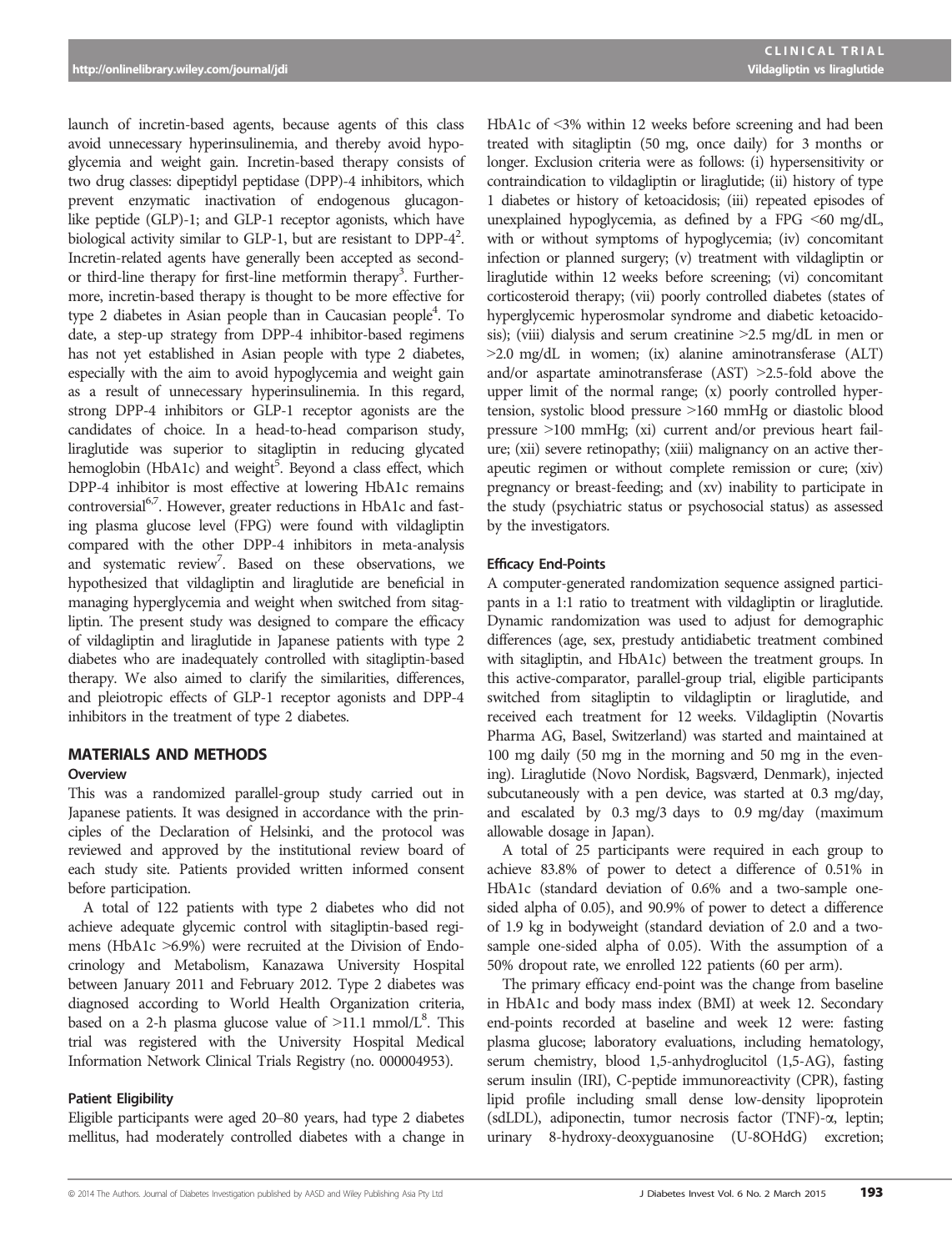blood pressure; and physical measures (waist circumference and bodyweight). Urinary albumin (U-Alb) levels were measured by immunoturbidimetry and adjusted using urinary creatinine. CPR index (CPI) was calculated as  $(100 \times$  fasting CPR [ng/ mL])/(18  $\times$  FPG [mmol/L])<sup>9</sup>. The homeostasis model assessment of insulin resistance (HOMA-IR)<sup>10</sup> was used as a conventional index for insulin resistance, and was calculated as (fasting insulin [U/mL]  $\times$  FPG [mmol/L])/22.5. Also, regarding limitations of HOMA-IR when the FPG is above 140 mg/dL, we additionally calculated a parameter of insulin sensitivity quantitative insulin sensitivity check index (QUICKI), which reflects insulin sensitivity even under hyperglycemic conditions. QUICKI was calculated using the logarithmic transformation:  $1/(\log fasting)$  insulin  $[U/mL] + \log fasting$  glucose  $[mg/dL])$ . To assess basic insulin secretion by  $\beta$ -cells, homeostasis model assessment- $\beta$  (HOMA- $\beta$ ) was calculated as fasting insulin  $\times$  20/(fasting glucose-63)<sup>10</sup>.

Serum fatty acid levels were measured as a secondary outcome. A serum sample (approximately 0.2 mL) and 2 mL of chloroform-methanol (2:1) was placed in a Pyrex centrifuge tube, homogenized with a Polytron homogenizer (PCU-2-110; KINEMATICA GmbH, Steinhofhale, Switzerland), and then centrifuged at 80 g for 10 min. An aliquot of the chloroformmethanol extract was transferred to another Pyrex tube and dried under a stream of nitrogen gas. The dried sample was dissolved in 100 µL of 0.4 mol/L potassium methoxide methanol/14% boron trifluoride-methanol solution, and the fatty acid concentrations were measured at SRL Inc. with a gas chromatograph (Shimizu GC 17A, Kyoto, Japan).

Treatment satisfaction was another secondary outcome, and was assessed at baseline and at the end of the study using the diabetes treatment satisfaction questionnaire  $(DTSQ)^{11-13}$ . The overall treatment satisfaction score was calculated as the sum of DTSQ items 1 (Satisfaction), 4 (Convenience), 5 (Flexibility), 6 (Understanding), 7 (Recommend to others) and 8 (Wish to continue). Items 2 (Perceived hyperglycemia frequency) and 3 (Perceived hypoglycemia frequency) were treated as separate variables. The quality of life instrument was not designed to measure treatment satisfaction related to the device.

Adverse experiences were monitored throughout the study, and were rated by investigators for intensity and relationship to the study drug. Adverse experiences with an onset date of up to 2 weeks after concluding treatment were assessed in person.

#### Statistical Analysis

Two analyses were carried out. In the intention-to-treat analysis (Table S1), measures that were missing for participants who discontinued the study were replaced with baseline measures. In the second analysis, only data from participants who completed the study (through the 12-week follow-up period) were included. We carried out a completed case analysis rather than an intention-to-treat analysis, because there were few dropouts, and their reasons for dropping out were unrelated to baseline values or responses.

The data are expressed as means  $\pm$  standard deviation, unless otherwise indicated. The Statistical Package for the Social Sciences (version 11.0; SPSS, Inc., Chicago, IL, USA) was used for the statistical analyses. For univariate analyses between the patient groups, Student'<sup>s</sup> t-test or the Mann–Whitney U-test was used, as appropriate. Values of  $P < 0.05$  showed significance.

## RESULTS

## Baseline Metabolic Parameters

Patients were recruited between January 2011 and February 2012, with follow up continuing for 12 weeks thereafter. A total of 122 patients who consented to participate in the study were screened (Figure 1). The mean age of the patients was 64.7  $\pm$  12.4 years, and mean BMI was 24.7  $\pm$  5.2 kg/m<sup>2</sup>. FPG, HbA1c, and CPR levels were  $166.6 \pm 49.2$  mg/dL,  $8.0 \pm 1.5\%$ and  $1.8 \pm 1.1$  ng/mL, respectively. The patients were randomized into two treatment groups (a liraglutide group and a vildagliptin group), which were generally well balanced with respect to baseline demographics and disease characteristics. Of the 122 patients enrolled in the study, five dropped out after randomization and before the intervention (Figure 1). All of the patients analyzed were finally administered with 0.9 mg of liraglutide, and took more than 80% compliance of study medication. A total of 53 of 58 patients assigned to vildagliptin, and 49 of 54 assigned to liraglutide achieved 100% compliance of the study medication in the present study.

## Clinical Outcomes

Compared with baseline values, FPG and HbA1c levels were significantly decreased in both groups at the end of the study (Table 1). Both liraglutide and vildagliptin significantly lowered HbA1c within 12 weeks after switching from sitagliptin, but the decrease in HbA1c was greater in the liraglutide group than in the vildagliptin group  $(-0.67 \pm 0.12\% \text{ vs } -0.36 \pm 0.53\%).$  Liraglutide significantly lowered the BMI from  $25.4 \pm 4.8$  to 24.3  $\pm$  5.8 kg/m<sup>2</sup> (P = 0.018), whereas vildagliptin did not affect the BMI. Both liraglutide and vildagliptin significantly lowered FPG within 12 weeks after switching from sitagliptin. Vildagliptin lowered the IRI (from  $6.9 \pm 7.4$  to  $4.9 \pm 3.6$  IU/L,  $P = 0.044$ ) and CPR (from  $1.9 \pm 1.2$  to  $1.5 \pm 0.7$  ng/mL,  $P = 0.024$ ), whereas liraglutide did not affect either factor. Vildagliptin increased the serum level of adiponectin from 3.6  $\pm$  2.5 to 4.1  $\pm$  2.7 (*P* = 0.000); liraglutide had no effect on serum adiponectin levels. Vildagliptin, but not liraglutide, significantly decreased HOMA-IR and increased QUICKI (Table 1). However, as shown in Table S2, vildagliptin-mediated change in HbA1c did not correlate with both basal and changes in HOMA-IR and QUICKI, whereas vildagliptin significantly decreased HOMA-IR and increased QUICKI. Liraglutide significantly increased CPI and HOMA- $\beta$ , whereas vildagliptin did not affect CPI or HOMA-β. At the end of the study, systolic blood pressure, blood urea nitrogen, AST, ALT,  $\gamma$ GTP, ALP, TG, HDL-C, U-Alb, U-8OHdG, TNF-a and leptin levels were not changed significantly in either group.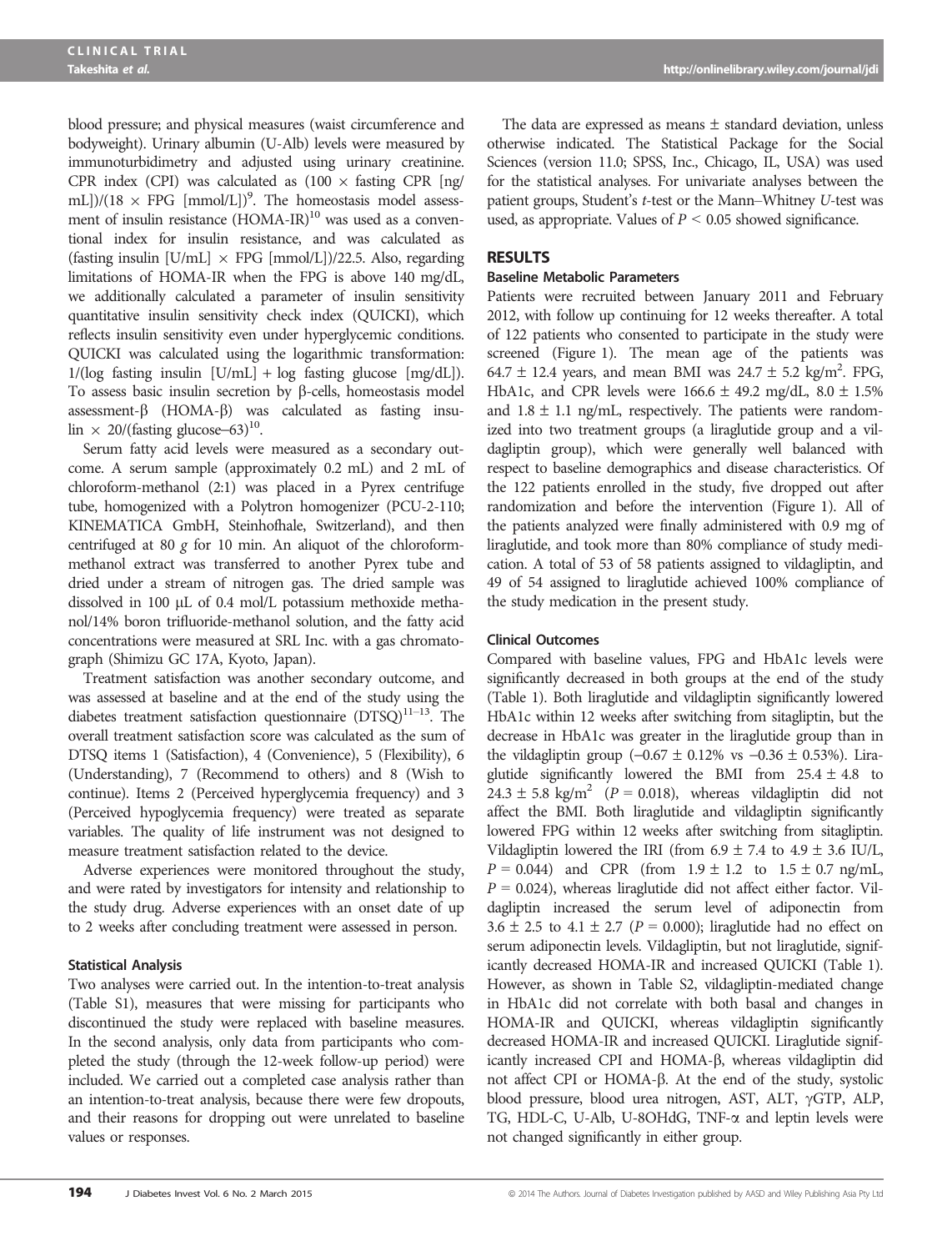

#### Changes in Serum Fatty Acid Concentrations

Vildagliptin significantly decreased the arachidic acid level and significantly increased the docosahexaenoic acid (DHA), whereas liraglutide did not affect either factor. Conversely, liraglutide significantly decreased the eicosatrienoic acid level, whereas vildagliptin did not affect it. The levels of arachidonic acid and eicosapentaenoic acid (EPA) were significantly increased in the vildagliptin group compared with the liraglutide group (Table 2).

#### Treatment Satisfaction

The mean DTSQ scores for the vildagliptin and liraglutide groups were  $25.5 \pm 6.3$  and  $25.1 \pm 4.7$ , respectively, at baseline and  $25.8 \pm 5.6$  and  $24.4 \pm 7.3$ , respectively, at the end of the study. The DTSQ scores were not significantly affected by either agent after switching from sitagliptin. In addition, there were no significant differences between the two treatment groups in terms of the changes in treatment satisfaction score (the sum of items 1, 4, 5, 6, 7 and 8), perceived frequency of hyperglycemia (item 2), or hypoglycemia (item 3) at the end of the study (Table 3).

#### Adverse Events

The most common adverse events were gastrointestinal symptoms, which occurred with similar frequencies in both treatment groups (Table 4). The distribution of most other adverse events was similar between treatment groups. Nausea occurred in one patient treated with liraglutide. No pancreatitis or hypoglycemia occurred in present study. In the vildagliptin group, one woman reported hair loss. One episode of liver injury, which the investigator regarded as acute and likely to be related to the study drug, was diagnosed after 12 weeks of vildagliptin therapy in a 64-year-old woman. The investigator discontinued vildagliptin, and switched to liraglutide according to the study protocol. After 3 months of the discontinuation, the patient's liver enzymes recovered to the normal range. In the liraglutide group, one woman suffered a fracture of the shaft of the femur.

#### **DISCUSSION**

This is the first report from an open-label, randomized, parallel-group study to compare the effects of daily doses of 100 mg vildagliptin and 0.9 mg liraglutide on glycemic control and bodyweight in people with type 2 diabetes who did not achieve adequate glycemic control with sitagliptin-based regimens. We showed that after switching from sitagliptin, both vildagliptin and liraglutide significantly lowered HbA1c and that liraglutide was superior to vildagliptin in lowering HbA1c. Vildagliptin 100 mg ameliorated FPG and HbA1c 12 weeks after switching from sitagliptin 50 mg.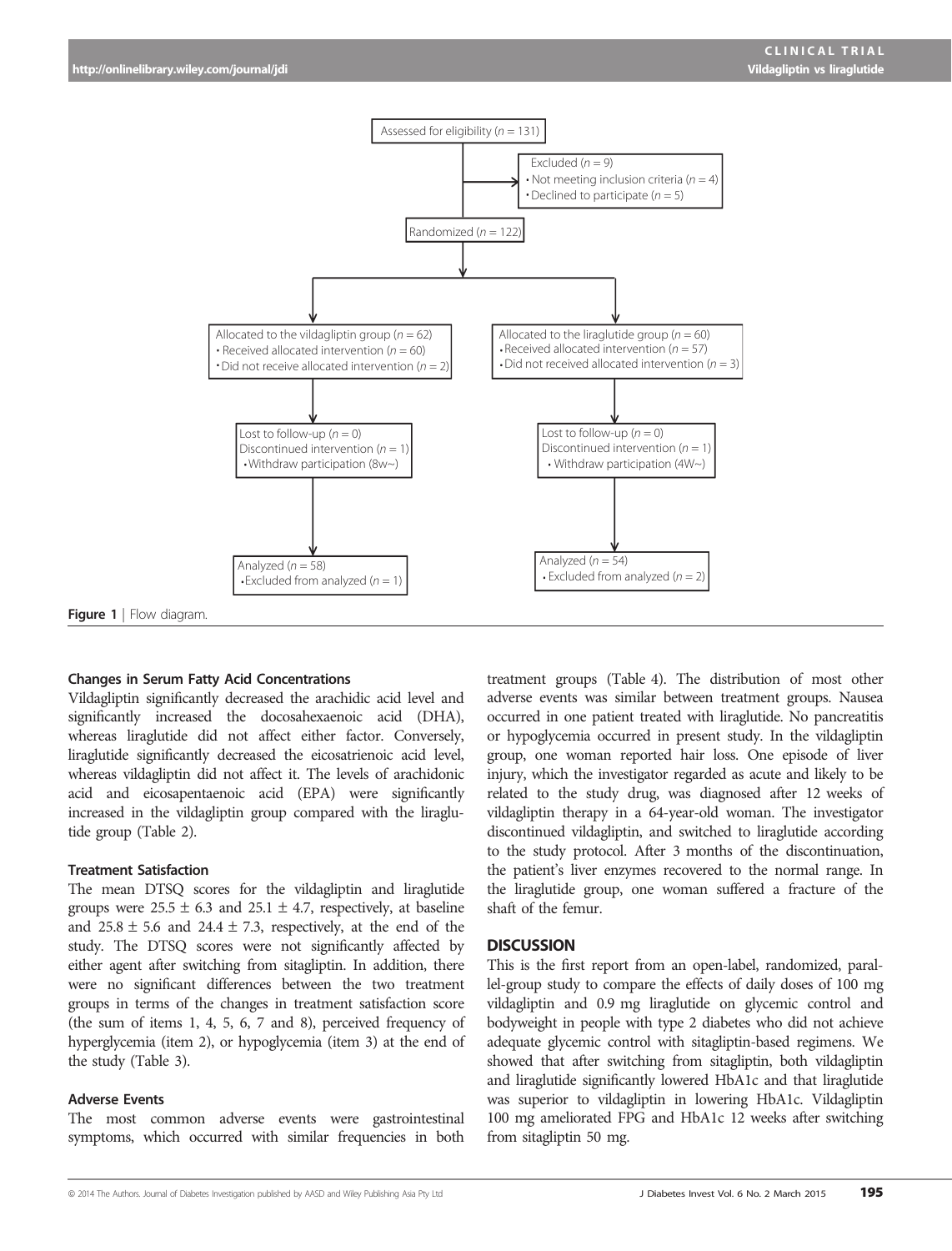# Table 1 | Changes in the characteristics of patients between baseline and 12 weeks

|                                                                                                            | Vildagliptin      |                   | $P^*$ | Liraglutide      | $P^*$             | $P^{**}$ |       |
|------------------------------------------------------------------------------------------------------------|-------------------|-------------------|-------|------------------|-------------------|----------|-------|
|                                                                                                            | Before            | After             |       | Before           | After             |          |       |
| Male:female                                                                                                | 36:22             |                   |       | 35:19            |                   |          |       |
| Prestudy antidiabetic treatment combined<br>with sitagliptin (free/glimepiride/<br>metformin/pioglitazone) | 12/25/30/2        |                   |       | 12/25/29/1       |                   |          |       |
| Bodyweight (kg)                                                                                            | $63.2 \pm 14.1$   | $63.3 \pm 13.9$   | 0.694 | $65.8 \pm 16.1$  | $64.2 \pm 16.2$   | 0.000    | 0.000 |
| Body mass index (kg/m <sup>2</sup> )                                                                       | $24.5 \pm 4.6$    | $24.2 \pm 5.4$    | 0.435 | $25.4 \pm 4.8$   | $24.3 \pm 5.8$    | 0.018    | 0.000 |
| Waist circumference (cm)                                                                                   | $90.0 \pm 10.7$   | $89.3 \pm 10.4$   | 0.061 | $91.1 \pm 11.6$  | $89.6 \pm 12.0$   | 0.006    | 0.229 |
| Systolic blood pressure (mmHg)                                                                             | $130.3 \pm 24.7$  | $122.4 \pm 29.1$  | 0.055 | $133.3 \pm 19.1$ | $130.8 \pm 26.5$  | 0.448    | 0.360 |
| Fasting plasma glucose (mg/dL)                                                                             | $169.5 \pm 42.5$  | $155.2 \pm 45.8$  | 0.010 | $161.4 \pm 52.2$ | $144.2 \pm 45.0$  | 0.016    | 0.736 |
| $HbA1c$ (%)                                                                                                | $8.1 \pm 1.2$     | $7.8 \pm 1.1$     | 0.000 | $8.0 \pm 0.9$    | $7.3 \pm 1.0$     | 0.004    | 0.026 |
| 1,5-Anhydroglucitol (mg/mL)                                                                                | $6.5 \pm 5.3$     | $6.9 \pm 5.1$     | 0.394 | $7.4 \pm 5.6$    | $10.7 \pm 6.8$    | 0.000    | 0.001 |
| BUN (mg/dL)                                                                                                | $15.9 \pm 5.5$    | $15.0 \pm 4.9$    | 0.117 | $15.6 \pm 6.0$   | $14.6 \pm 5.6$    | 0.280    | 0.739 |
| Cre (mg/dL)                                                                                                | $0.70 \pm 0.22$   | $0.67 \pm 0.22$   | 0.018 | $0.74 \pm 0.22$  | $0.75 \pm 0.24$   | 0.954    | 0.114 |
| Serum aspartate aminotransferase (IU/L)                                                                    | $27.8 \pm 17.7$   | $33.6 \pm 52.8$   | 0.380 | $26.6 \pm 14.9$  | $30.5 \pm 29.5$   | 0.133    | 0.863 |
| Serum alanine aminotransferase (IU/L)                                                                      | $30.2 \pm 20.9$   | $32.7 \pm 35.4$   | 0.579 | $30.1 \pm 20.9$  | $36.2 \pm 39.6$   | 0.141    | 0.557 |
| Plasma gamma-glutamyltransferase (IU/L)                                                                    | $37.0 \pm 29.5$   | 37.1 ± 37.0       | 0.983 | $43.0 \pm 49.4$  | $50.4 \pm 72.8$   | 0.388    | 0.454 |
| Alkaline phosphatase (IU/L)                                                                                | $226.6 \pm 83.1$  | $230.5 \pm 92.8$  | 0.132 | $213.5 \pm 66.8$ | $219.0 \pm 11.9$  | 0.570    | 0.499 |
| Total cholesterol (mg/dL)                                                                                  | $185.1 \pm 32.8$  | 183.8 ± 33.0      | 0.710 | 180.1 ± 34.0     | $168.9 \pm 41.5$  | 0.007    | 0.117 |
| Triglycerides (mg/dL)                                                                                      | 138.8 ± 101.5     | $125.6 \pm 72.5$  | 0.242 | $125.0 \pm 80.6$ | $114.8 \pm 62.7$  | 0.184    | 0.824 |
| HDLC (mg/dL)                                                                                               | $52.9 \pm 17.0$   | $52.5 \pm 17.3$   | 0.522 | $52.9 \pm 14.1$  | $53.0 \pm 13.6$   | 0.936    | 0.661 |
| sdLDL-C (mg/dL)                                                                                            | $36.2 \pm 17.0$   | $37.1 \pm 15.9$   | 0.568 | $35.1 \pm 14.1$  | $31.8 \pm 13.4$   | 0.021    | 0.042 |
| Fasting serum insulin (IU/L)                                                                               | $6.9 \pm 7.4$     | $4.9 \pm 3.6$     | 0.044 | $6.0 \pm 5.2$    | $7.9 \pm 10.3$    | 0.162    | 0.020 |
| CPR (ng/mL)                                                                                                | $1.9 \pm 1.2$     | $1.5 \pm 0.7$     | 0.024 | $1.7 \pm 0.9$    | $1.9 \pm 1.1$     | 0.087    | 0.004 |
| U-Alb (mg/gCre)                                                                                            | $157.8 \pm 514.1$ | $117.4 \pm 280.2$ | 0.518 | $91.0 \pm 173.4$ | $160.8 \pm 540.3$ | 0.244    | 0.202 |
| U-80HdG (ng/mgCre)                                                                                         | $11.5 \pm 4.0$    | $11.9 \pm 4.0$    | 0.449 | $11.5 \pm 4.6$   | $11.3 \pm 5.9$    | 0.657    | 0.681 |
| Adiponectin (µg/mL)                                                                                        | $3.6 \pm 2.5$     | $4.1 \pm 2.7$     | 0.000 | $3.8 \pm 2.4$    | $4.0 \pm 2.4$     | 0.210    | 0.859 |
| TNF- $\alpha$ (pg/mL)                                                                                      | $1.5 \pm 1.0$     | $1.6 \pm 0.9$     | 0.752 | $1.2 \pm 0.5$    | $1.3 \pm 0.4$     | 0.602    | 0.319 |
| Leptin (ng/mL)                                                                                             | $8.1 \pm 6.9$     | $8.1 \pm 6.4$     | 0.954 | $6.9 \pm 5.7$    | $7.2 \pm 6.8$     | 0.580    | 0.546 |
| <b>QUICKI</b>                                                                                              | $0.35 \pm 0.05$   | $0.36 \pm 0.04$   | 0.020 | $0.36 \pm 0.05$  | $0.36 \pm 0.06$   | 0.835    | 0.100 |
| <b>HOMA-IR</b>                                                                                             | $3.1 \pm 4.0$     | $1.9 \pm 1.5$     | 0.038 | $2.5 \pm 2.7$    | $2.9 \pm 4.4$     | 0.503    | 0.056 |
| CPI                                                                                                        | $1.1 \pm 0.6$     | $1.1 \pm 0.6$     | 0.286 | $1.1 \pm 0.6$    | $1.4 \pm 0.8$     | 0.003    | 0.002 |
| $HOMA-B$                                                                                                   | $25.5 \pm 21.9$   | $24.6 \pm 22.5$   | 0.724 | $25.5 \pm 19.5$  | 39.4 ± 49.8       | 0.029    | 0.029 |

Data are expressed as mean  $\pm$  standard deviation. \*P-value for the intragroup comparison (baseline vs 12 weeks); \*\*P-value for the intergroup comparison (difference in changes from baseline between groups). BUN, blood urea nitrogen; CPI, C-peptide immunoreactivity index; CPR, C-peptide immunoreactivity; Cre, creatinine; HDLC, high-density lipoprotein cholesterol; HOMA-B, homeostasis model assessment-B; HOMA-IR, homeostasis model assessment of insulin resistance; QUICKI, quantitative insulin sensitivity check index; sdLDL, small dense low-density lipoprotein; TNF, tumor necrosis factor; U-8OHdG, urinary 8-hydroxy-deoxyguanosine; U-Alb, urinary albumin (measured by immunoturbidimetry and adjusted using urinary creatinine).

Liraglutide significantly decreased bodyweight, as expected, whereas vildagliptin did not affect bodyweight. Although DPP-4 inhibitors increase active GLP-1 concentrations two- or threefold compared with baseline<sup>14</sup>, the stimulation of GLP-1 receptor activity by liraglutide is estimated to be several times that resulting from DPP-4 inhibition<sup>15</sup>. In the present study, liraglutide lowered HbA1c independently of weight loss (Table S2). This finding is supported by a recent meta-analysis that included the Liraglutide Effect and Action in Diabetes trials<sup>16</sup>.

Liraglutide significantly increased CPI and HOMA- $\beta$ , whereas vildagliptin significantly decreased IRI and CPI. The present finding that liraglutide decreased bodyweight and fasting plasma glucose, and increased markers for  $\beta$ -cell function, such as  $HOMA-\beta$  and CPI, is in agreement with the previous reports<sup>5,17</sup>. Interestingly, DPP-4 inhibitor vildagliptin did not affect the marker for  $\beta$ -cell function, but increased insulin sensitivity marker QUICKI. The most acceptable interpretation of this finding could be that GLP-1 receptor agonists improve  $\beta$ -cell function<sup>5,17</sup>, whereas vildagliptin improves insulin sensitivity. In addition, differences in the mode of action between GLP-1 analogs and DPP-4 inhibitors, which might stem from a difference in the dynamics of GLP-1 action or different effects on glucagon secretion, gastric empting and the autonomic nervous system, could also be involved in this phenomenon.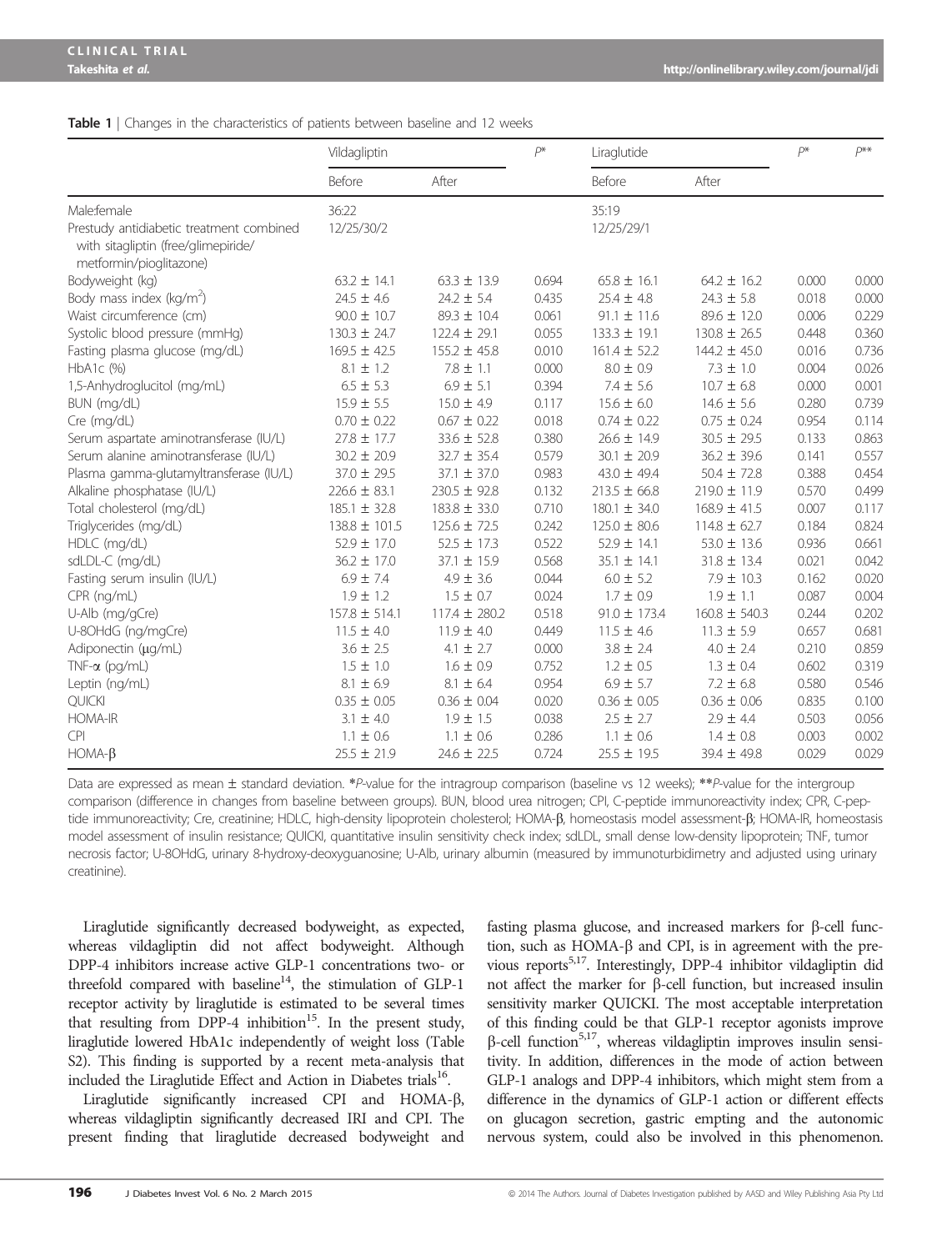|  |  |  | Table 2   Changes in plasma fatty acid composition between baseline and 12 weeks in patients who completed the study |  |  |  |  |  |  |  |  |
|--|--|--|----------------------------------------------------------------------------------------------------------------------|--|--|--|--|--|--|--|--|
|--|--|--|----------------------------------------------------------------------------------------------------------------------|--|--|--|--|--|--|--|--|

|                                        | Vildagliptin     |                   | $P^*$ | Liraglutide       | $P^*$             | $D^{***}$ |       |
|----------------------------------------|------------------|-------------------|-------|-------------------|-------------------|-----------|-------|
|                                        | Before           | After             |       | Before            | After             |           |       |
| C12:0 (lauric acid)                    | $2.3 \pm 2.5$    | $2.5 \pm 3.2$     | 0.762 | $1.8 \pm 0.9$     | $1.9 \pm 1.2$     | 0.759     | 0.855 |
| C14:0 (myristic acid)                  | $26.8 \pm 16.4$  | $27.1 \pm 13.8$   | 0.941 | $26.1 \pm 12.0$   | $25.0 \pm 14.4$   | 0.696     | 0.752 |
| C16:0 (palmitic acid)                  | 683.9 ± 148.5    | $693.2 \pm 167.8$ | 0.781 | $659.6 \pm 190.5$ | 637.8 ± 198.0     | 0.507     | 0.505 |
| C16:1n-7 (palmitoleic acid)            | $66.3 \pm 35.4$  | 74.0 ± 32.8       | 0.122 | $63.2 \pm 29.8$   | $61.9 \pm 32.0$   | 0.780     | 0.177 |
| C18:0 (stearic acid)                   | $191.5 \pm 32.0$ | $187.2 \pm 35.8$  | 0.563 | $187.5 \pm 32.8$  | $197.1 \pm 39.2$  | 0.307     | 0.701 |
| C18:1n-9 (oleic acid)                  | 599.1 ± 158.7    | $618.7 \pm 164.3$ | 0.566 | $582.6 \pm 181.3$ | $564.5 \pm 196.4$ | 0.647     | 0.468 |
| C18:2n-6 (linoleic acid)               | 736.0 ± 168.4    | 724.4 ± 197.3     | 0.683 | 751.8 ± 141.8     | 732.0 ± 166.9     | 0.560     | 0.851 |
| $C18:3n-6$ ( $\gamma$ -linolenic acid) | $9.4 \pm 4.3$    | $8.9 \pm 3.8$     | 0.523 | $7.6 \pm 3.9$     | $7.8 \pm 4.2$     | 0.721     | 0.465 |
| C18:3n-3 (a-linolenic acid)            | $23.5 \pm 9.7$   | $24.2 \pm 10.5$   | 0.755 | $24.5 \pm 10.1$   | $25.8 \pm 13.9$   | 0.707     | 0.880 |
| C20:0n-6 (arachidic acid)              | $7.1 \pm 1.3$    | $6.7 \pm 1.4$     | 0.043 | $6.4 \pm 1.5$     | $6.4 \pm 1.5$     | 0.977     | 0.129 |
| C20:1n9 (eicosenoic acid)              | $4.9 \pm 1.2$    | $5.3 \pm 1.6$     | 0.213 | $4.8 \pm 0.9$     | $5.0 \pm 1.6$     | 0.483     | 0.622 |
| C20:2n6 (eicosadienoic acid)           | $5.5 \pm 1.2$    | $5.6 \pm 1.1$     | 0.652 | $5.8 \pm 1.2$     | $5.7 \pm 1.9$     | 0.732     | 0.576 |
| C20:3n9 (eicosatrienoic acid)          | $1.8 \pm 1.2$    | $2.0 \pm 1.1$     | 0.300 | $1.6 \pm 0.6$     | $1.3 \pm 0.5$     | 0.011     | 0.030 |
| C20:3n-6 (Dihomo-γ-linolenic acid)     | $34.1 \pm 12.1$  | $32.1 \pm 8.7$    | 0.272 | $36.8 \pm 14.9$   | $33.6 \pm 13.9$   | 0.250     | 0.702 |
| C20:4n-6 (arachidonic acid)            | $175.0 \pm 36.9$ | $193.2 \pm 37.9$  | 0.009 | $164.2 \pm 40.5$  | $164.0 \pm 37.6$  | 0.983     | 0.046 |
| C20:5n-3 (eicosapentaenoic acid)       | $82.3 \pm 38.1$  | $99.5 \pm 58.2$   | 0.021 | $73.4 \pm 30.5$   | $70.7 \pm 32.2$   | 0.666     | 0.037 |
| C22:0 (behenic acid)                   | $18.0 \pm 3.4$   | $17.3 \pm 4.2$    | 0.223 | $17.6 \pm 3.8$    | $16.4 \pm 4.0$    | 0.055     | 0.559 |
| C22:1n-9 (erucic acid)                 | $1.5 \pm 0.4$    | $1.4 \pm 0.5$     | 0.327 | $1.7 \pm 0.7$     | $1.4 \pm 0.4$     | 0.056     | 0.288 |
| C22:4n-6 (docosatetraenoic acid)       | $4.0 \pm 1.7$    | $4.3 \pm 1.4$     | 0.373 | $3.7 \pm 1.2$     | $3.4 \pm 1.1$     | 0.319     | 0.182 |
| C22:5n-3 (docosapentaenoic acid)       | $23.7 \pm 8.0$   | $26.8 \pm 12.6$   | 0.065 | $21.8 \pm 7.3$    | $20.8 \pm 7.8$    | 0.342     | 0.037 |
| C22:6n-3 (docosahexaenoic acid)        | $164.5 \pm 49.6$ | $186.4 \pm 64.6$  | 0.013 | $147.6 \pm 38.3$  | $151.7 \pm 45.2$  | 0.578     | 0.108 |
| C24:1 (nervonic acid)                  | $34.3 \pm 6.9$   | $34.1 \pm 6.9$    | 0.849 | $32.6 \pm 8.6$    | $32.3 \pm 8.1$    | 0.727     | 0.922 |

Data are expressed as mean ± standard deviation. \*P-value for the intragroup comparison (baseline vs 12 weeks); \*\*P-value for the intergroup comparison (difference in changes from baseline between groups).

|  | Table 3   Diabetes treatment satisfaction questionnaire scores at baseline and 12 weeks in patients who completed the study |  |  |  |  |  |  |  |  |  |  |  |
|--|-----------------------------------------------------------------------------------------------------------------------------|--|--|--|--|--|--|--|--|--|--|--|
|--|-----------------------------------------------------------------------------------------------------------------------------|--|--|--|--|--|--|--|--|--|--|--|

|                | Vildagliptin   |                | Р*    | Liraglutide    |                | D*    | D**   |  |
|----------------|----------------|----------------|-------|----------------|----------------|-------|-------|--|
|                | Before         | After          |       | Before         | After          |       |       |  |
| Q1             | $4.1 \pm 1.4$  | $3.9 \pm 1.4$  | 0.424 | $4.0 \pm 0.7$  | $4.0 \pm 1.3$  | 0.873 | 0.628 |  |
| Q2             | $3.1 \pm 1.7$  | $2.8 \pm 2.0$  | 0.503 | $3.6 \pm 1.7$  | $3.3 \pm 0.3$  | 0.312 | 0.958 |  |
| Q <sub>3</sub> | $1.6 \pm 1.6$  | $1.2 \pm 1.6$  | 0.437 | $1.4 \pm 1.6$  | $1.5 \pm 1.6$  | 0.747 | 0.400 |  |
| Q4             | $4.3 \pm 1.6$  | $4.8 \pm 1.0$  | 0.117 | $4.3 \pm 1.4$  | $4.3 \pm 1.3$  | 0.759 | 0.300 |  |
| Q <sub>5</sub> | $4.2 \pm 1.6$  | $4.5 \pm 1.2$  | 0.348 | $4.2 \pm 1.0$  | $4.0 \pm 1.4$  | 0.527 | 0.264 |  |
| Q6             | $4.0 \pm 1.4$  | $4.3 \pm 0.9$  | 0.296 | $4.3 \pm 0.9$  | $3.9 \pm 1.4$  | 0.236 | 0.113 |  |
| Q7             | $3.9 \pm 1.5$  | $4.2 \pm 1.2$  | 0.492 | $4.2 \pm 1.1$  | $4.1 \pm 1.4$  | 0.780 | 0.473 |  |
| Q8             | $4.0 \pm 1.5$  | $4.2 \pm 1.3$  | 0.700 | $4.2 \pm 1.0$  | $4.0 \pm 1.4$  | 0.548 | 0.495 |  |
| <b>SUM</b>     | $25.5 \pm 6.3$ | $25.8 \pm 5.6$ | 0.794 | $25.1 \pm 4.7$ | $24.4 \pm 7.3$ | 0.579 | 0.595 |  |

Data are expressed as mean ± standard deviation. \*P-value for the intragroup comparison (baseline vs 12 weeks); \*\*P-value for the intergroup comparison (difference in changes from baseline between groups).

The greater reductions in HbA1c and bodyweight with liraglutide vs vildagliptin were probably as a result of the pharmacological stimulation of GLP-1 receptor activity with liraglutide, whereas physiological concentrations of endogenous GLP-1 are achieved with vildagliptin. Nevertheless, both liraglutide- and vildagliptin-mediated improvements in glycemic control did not correlate with indices for insulin secretion and insulin sensitivity (Table S2), suggesting that unique and as yet

unrecognized mechanisms might underlie the actions of each agent.

Liraglutide lowered total cholesterol and sdLDL in the present study, unlike in previous studies<sup>17,18</sup>. Vildagliptin did not affect either measure. In general, GLP-1 receptor agonists appear to beneficially influence fasting lipid parameters, although the effects are small, with reductions vs control of up to  $14\%$  for total cholesterol<sup>19</sup>. For DPP-4 inhibitors, the results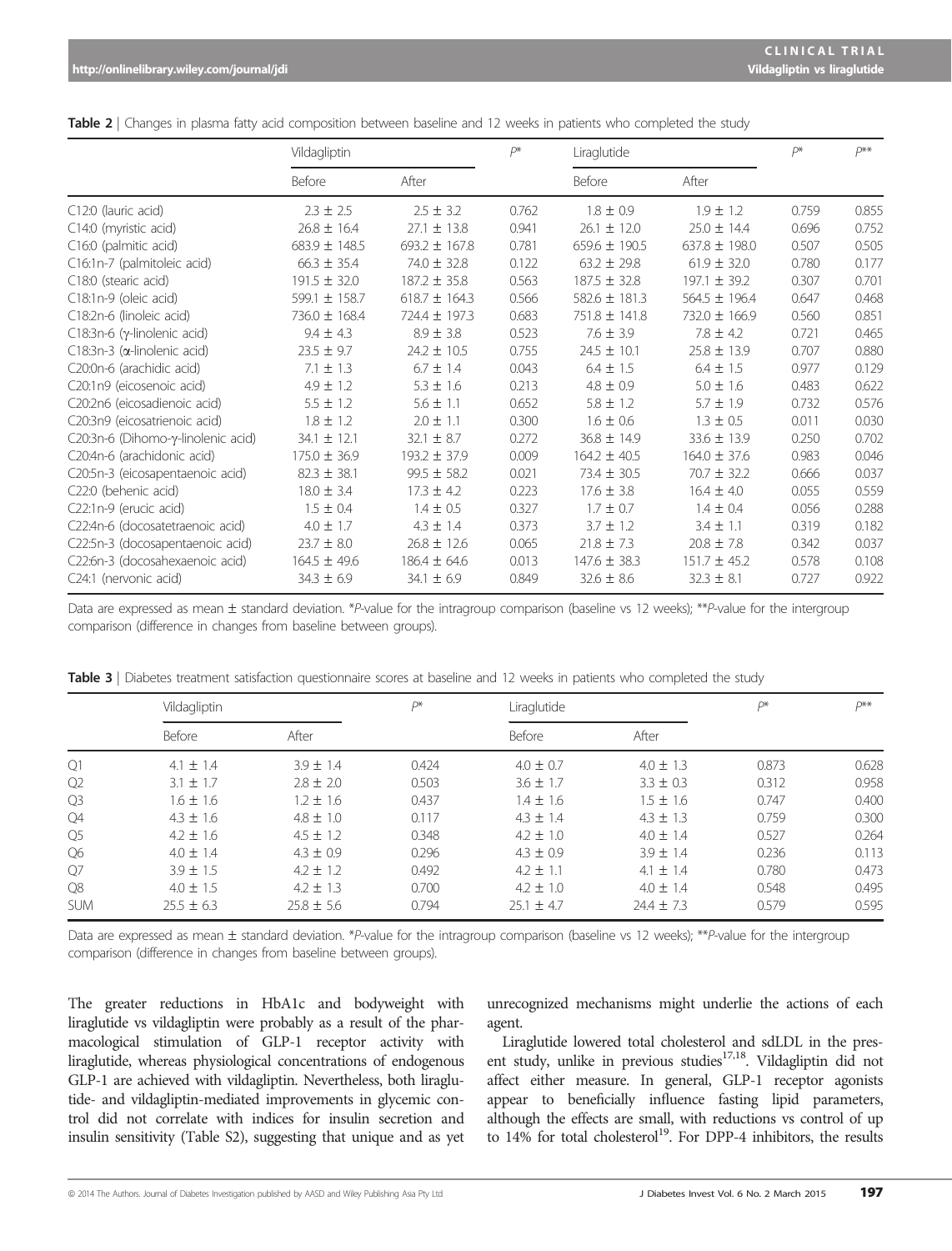|                                    | Vildagliptin | Liraglutide |
|------------------------------------|--------------|-------------|
| Appetite loss                      |              | 3           |
| Skin itching                       | 3            |             |
| Constipation                       |              |             |
| Diarrhea                           | C            |             |
| Chest discomfort                   |              |             |
| Heartburn                          |              |             |
| Feeling of fullness in the abdomen |              |             |
| Nausea                             |              |             |
| Injection site redness             |              |             |
| Influenza infection                |              |             |
| Fracture of shaft of femur         |              |             |
| <b>Dizziness</b>                   |              |             |
| Liver injury                       |              |             |
| Loss of hair                       |              |             |

Data are number of participants.

are diverse and inconclusive<sup>19</sup>. Incretin-based therapies might particularly affect postprandial lipid profiles and reduce fasting lipid levels. Switching from sitagliptin to vildagliptin significantly increased the serum adiponectin level in the present study. However, a previous clinical study concluded that neither sitagliptin nor vildagliptin affected adiponectin levels<sup>20</sup>. The present findings support a previous report that serum levels of DPP-4 negatively correlate with adiponectin levels<sup>21</sup>, and suggest that vildagliptin is superior to sitagliptin in increasing adiponectin levels. Vildagliptin also significantly improved creatinine levels in the present study. Vildagliptin is well tolerated, with a good safety profile in patients with type 2 diabetes and moderate or severe renal impairment<sup>22</sup>, as the excretion of unmodified vildagliptin by the kidneys is  $\langle 25\%^{23}$ . There were no significant differences between the two treatment groups in terms of changes in liver transaminases in the present study. It could be relevant that our patients showed only mild elevation of transaminase levels at baseline, given that GLP-1 receptor agonists were associated with significant improvements in abnormal liver transaminases, biomarkers of hepatocytes, and hepatic steatosis in patients with non-alcoholic fatty liver disease in two human  $r$ eports<sup>24,25</sup>.

The present study is the first to show vildagliptin-mediated changes in serum fatty acid profiles in human or animals. Vildagliptin, but not liraglutide, elevated serum concentrations of EPA and DHA after 3 months of administration. The effects of vildagliptin on fatty acid profiles were independent of its effects on glycemic control (Table S2), insulin sensitivity, and cardiovascular markers. The molecular mechanisms underlying the vildagliptin-mediated effects on fatty acid levels and insulin secretion should be pursued in future studies. In contrast to a previous report<sup>26</sup>, baseline levels of DHA, but not EPA, predicted the vildagliptin-mediated improvement in glycemic control (Table S2). This finding might be relevant to the observation that GLP-1 secretion was induced by  $\omega$ -3

polyunsaturated fatty acid (PUFA) administration in basic stud $ies^{27,28}$ . In addition, G protein-coupled receptor (GPR) 120 functions as a receptor for unstructured long-chain fatty acids, and stimulation of GPR 120 with DHA promotes GLP-1 secretion in vitro<sup>27</sup>. Furthermore, intracolonic administration of DHA stimulates GLP-1 secretion in  $vivo^{28}$ .

Quality of life, assessed using the DTSQ, was not impaired in either group after switching from sitagliptin, despite the fact that liraglutide was given by injection and vildagliptin should be taken twice a day. In addition, the change in quality of life did not differ significantly between the two treatment groups. This result is surprising, because it suggests that switching from a once-daily oral agent to either an injected agent or a twicedaily oral agent did not worsen the patients' quality of life. We speculate that increased treatment satisfaction was associated with improved clinical outcomes in the present study, as suggested previously $2^9$ .

Overall, both liraglutide and vildagliptin were well tolerated. Most of the adverse experiences were mild, and no serious adverse events, such as pancreatitis, which was reported in the liraglutide LEAD studies<sup>17,30–32</sup>, occurred in the present study.

In summary, vildagliptin-mediated improvements in glycemic control did not correlate with indices for insulin secretion and insulin sensitivity. Switching from sitagliptin to liraglutide is useful in managing hyperglycemia and weight. Each agent exerts unique pleiotropic effects on lipid profile, adiponectin level and fatty acid composition.

## ACKNOWLEDGMENTS

This work was supported by Grants-in-Aid from the Ministry of Education, Culture, Sports, Science, and Technology of Japan, and research grants from Novo Nordisk and Novartis (to TT and SK). Clinical Centers for the Establishment of Rationale for Antiaging Diabetic Medicine (ERA-DM) Study Chapter 2 Group: Department of Disease Control and Homeostasis, Kanazawa University Graduate School of Medical Science (Kanazawa, Ishikawa): Yumie Takeshita MD PhD, Toshinari Takamura MD PhD, Toshiki Otoda MD PhD; Kenichiro Kato MD, Hitomi Wakakuri MD, Masayuki Yamada MD, Hirofumi Misu MD PhD, Shuichi Kaneko MD PhD, Tsuguhito Ota MD PhD, Takehiro Kanamori MD, Yukiko Matsushima (coordinator), Shima Kitakata (coordinator); Handa Medical Clinic (Kanazawa, Ishikawa): Yumie Takeshita MD PhD; Public Hakui Hospital (Hakui, Ishikawa): Toshiki Otoda MD PhD; Japanese Red Cross Kanazawa Hospital (Kanazawa, Ishikawa): Erika Hamaguchi MD PhD and Yasuyuki Nishimura MD PhD; Toyama City Hospital (Toyama, Toyama), Akiko Shimizu MD PhD; Public Central Hospital of Matto Ishikawa (Matto, Ishikawa): Yuki Kita MD and Kozo Kawai MD PhD; Kahoku Central Hospital (Kahoku, Ishikawa), Kensuke Mouri MD; Fukui Saiseikai Hospital (Fukui, Fukui): Kosuke R Shima MD and Yukihiro Bando MD PhD; Kanazawa Municipal Hospital (Kanazawa, Ishikawa): Nobuhiko Koike MD PhD.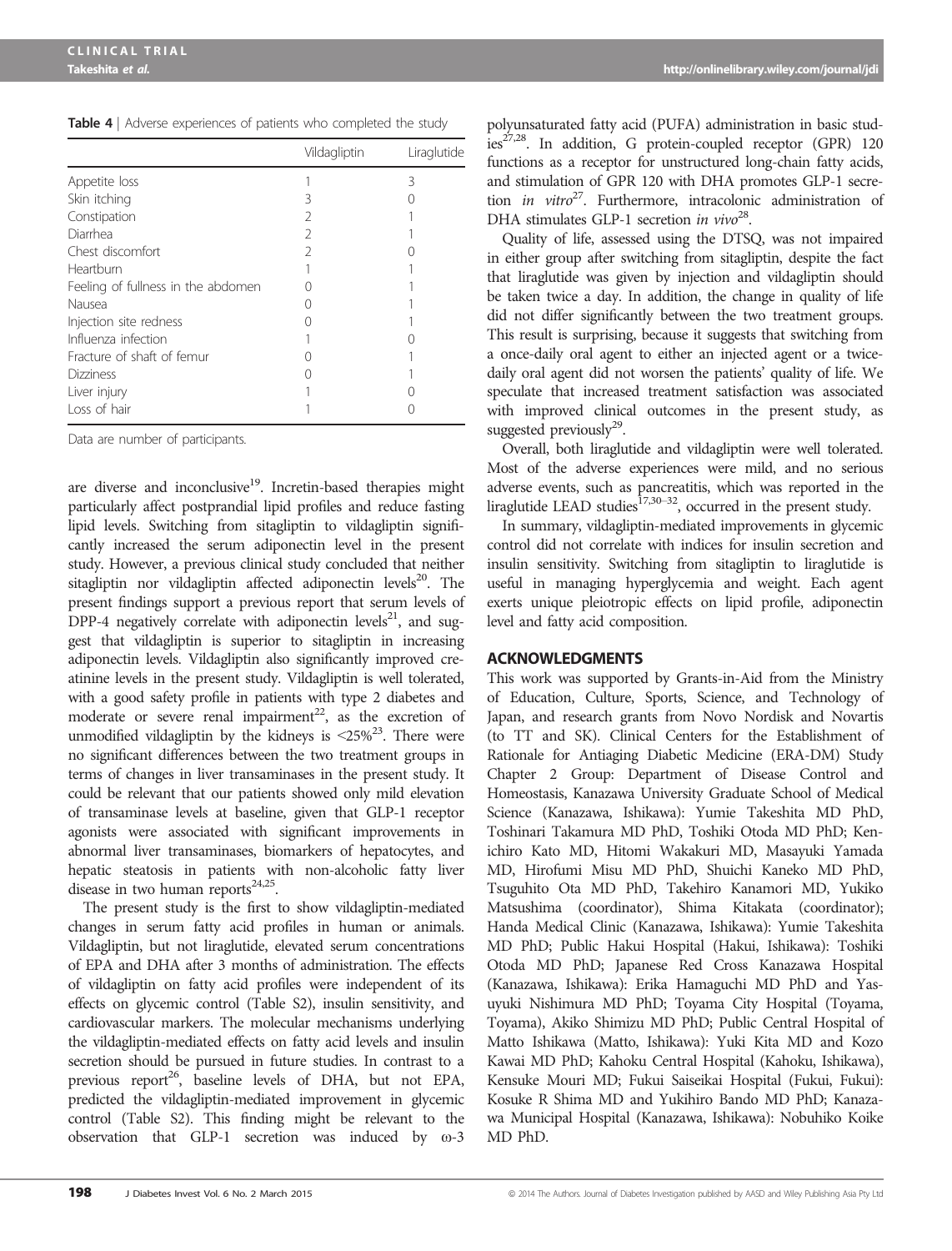## **REFERENCES**

- 1. Ray KK, Seshasai SR, Wijesuriya S, et al. Effect of intensive control of glucose on cardiovascular outcomes and death in patients with diabetes mellitus: a meta-analysis of randomised controlled trials. Lancet 2009; 373: 1765–1772.
- 2. Drucker DJ, Nauck MA. The incretin system: glucagon-like peptide-1 receptor agonists and dipeptidyl peptidase-4 inhibitors in type 2 diabetes. Lancet 2006; 368: 1696–1705.
- 3. Inzucchi SE, Bergenstal RM, Buse JB, et al. Management of hyperglycemia in type 2 diabetes: a patient-centered approach: position statement of the American Diabetes Association (ADA) and the European Association for the Study of Diabetes (EASD). Diabetes Care 2012; 35: 1364– 1379.
- 4. Pratley RE, Nauck M, Bailey T et al. Liraglutide versus sitagliptin for patients with type 2 diabetes who did not have adequate glycaemic control with metformin: a 26 week, randomised, parallel-group, open-label trial. Lancet 2010; 375: 1447–1456.
- 5. Esposito K, Cozzolino D, Bellastella G, et al. Dipeptidyl peptidase-4 inhibitors and HbA1c target of <7% in type 2 diabetes: meta-analysis of randomized controlled trials. Diabetes Obes Metab 2011; 13: 594–603.
- 6. Aroda VR, Henry RR, Han J, et al. Efficacy of GLP-1 receptor agonists and DPP-4 inhibitors: meta-analysis and systematic review. Clin Ther 2012; 34: 1247–1258.
- 7. Yang W, Chen L, Ji Q, et al. Liraglutide provides similar glycaemic control as glimepiride (both in combination with metformin) and reduces body weight and systolic blood pressure in Asian population with type 2 diabetes from China, South Korea and India: a 16-week, randomized, double-blind, active control trial. Diabetes Obes Metab 2011; 13: 81–88.
- 8. Puavilai G, Chanprasertyotin S, Sriphrapradaeng A. Diagnostic criteria for diabetes mellitus and other categories of glucose intolerance: 1997 criteria by the Expert Committee on the Diagnosis and Classification of Diabetes Mellitus (ADA), 1998 WHO consultation criteria, and 1985 WHO criteria. World Health Organization. Diabetes Res Clin Pract 1999; 44: 21–26.
- 9. Katz A, Nambi SS, Mather K, et al. Quantitative insulin sensitivity check index: a simple, accurate method for assessing insulin sensitivity in humans. J Clin Endocrinol Metab 2000; 85: 2402–2410.
- 10. Matthews DR, Hosker JP, Rudenski AS, et al. Homeostasis model assessment: insulin resistance and beta-cell function from fasting plasma glucose and insulin concentrations in man. Diabetologia 1985; 28: 412–419.
- 11. Bradley C. The diabetes treatment satisfaction questionnaire. In: Bradley C (ed). Handbook of Psychology and Diabetes: A Guide to Psychological Measurement in Diabetes Research and Practice. Harwood Academic Publishers, Chur, 1994; 111–132.
- 12. Bradley C, Gamsu DS. Guidelines for encouraging psychological well-being: report of a Working Group of the World Health Organization Regional Office for Europe and International Diabetes Federation European Region St Vincent Declaration Action Programme for Diabetes. Diabet Med 1994; 11: 510–516.
- 13. Ishii H, Bradley C, Riazi A, et al. The Japanese version of the Diabetes Treatment Satisfaction Questionnaire (DTSQ): translation and clinical evaluation. Journal of Clinical and Experimental Medicine 2000; 192: 809–814.
- 14. Aschner P, Kipnes MS, Lunceford JK, et al. Effect of the dipeptidyl peptidase-4 inhibitor sitagliptin as monotherapy on glycemic control in patients with type 2 diabetes. Diabetes Care 2006; 29: 2632–2637.
- 15. Degn KB, Juhl CB, Sturis J, et al. One week's treatment with the long-acting glucagon-like peptide 1 derivative liraglutide (NN2211) markedly improves 24-h glycemia and alpha- and beta-cell function and reduces endogenous glucose release in patients with type 2 diabetes. Diabetes 2004; 53: 1187–1194.
- 16. Schmidt WE, Gough S, Madsbad NS, et al. Liraglutide, a human GLP-1 analogue, lowers HbA1c independent of weight loss. Diabetologia 2009; 52(Suppl. 1): S289.
- 17. Buse J, Rosenstock J, Sesti G et al. Liraglutide once a day versus exenatide twice a day for type 2 diabetes: a 26-week randomised, parallel-group, multinational, open-label trial (LEAD-6). Lancet 2009; 374: 39–47.
- 18. Cuthbertson DJ, Irwin A, Gardner CJ, et al. Improved glycaemia correlates with liver fat reduction in obese, type 2 diabetes, patients given glucagon-like peptide-1 (GLP-1) receptor agonists. PLoS One 2012; 7: e50117.
- 19. van Genugten RE, Möller-Goede DL, van Raalte DH, et al. Extra-pancreatic effects of incretin-based therapies: potential benefit for cardiovascular-risk management in type 2 diabetes. Diabetes Obes Metab 2013; 15: 593–606.
- 20. Rizzo MR, Barbieri M, Marfella R, et al. Reduction of oxidative stress and inflammation by blunting daily acute glucose fluctuations in patients with type 2 diabetes: role of dipeptidyl peptidase-IV inhibition. Diabetes Care 2012; 35: 2076–2082.
- 21. Lamers D, Famulla S, Wronkowitz N, et al. Dipeptidyl peptidase 4 is a novel adipokine potentially linking obesity to the metabolic syndrome. Diabetes 2011; 60: 1917–1925.
- 22. Kothny W, Shao Q, Groop PH, et al. One-year safety, tolerability and efficacy of vildagliptin in patients with type 2 diabetes and moderate or severe renal impairment. Diabetes Obes Metab 2012; 14: 1032–1039.
- 23. He H, Tran P, Yin H, et al. Absorption, metabolism, and excretion of [14C]vildagliptin, a novel dipeptidyl peptidase 4 inhibitor, in humans. Drug Metab Dispos 2009; 37: 536–544.
- 24. Buse JB, Klonoff DC, Nielsen LL, et al. Metabolic effects of two years of exenatide treatment on diabetes, obesity, and hepatic biomarkers in patients with type 2 diabetes: an